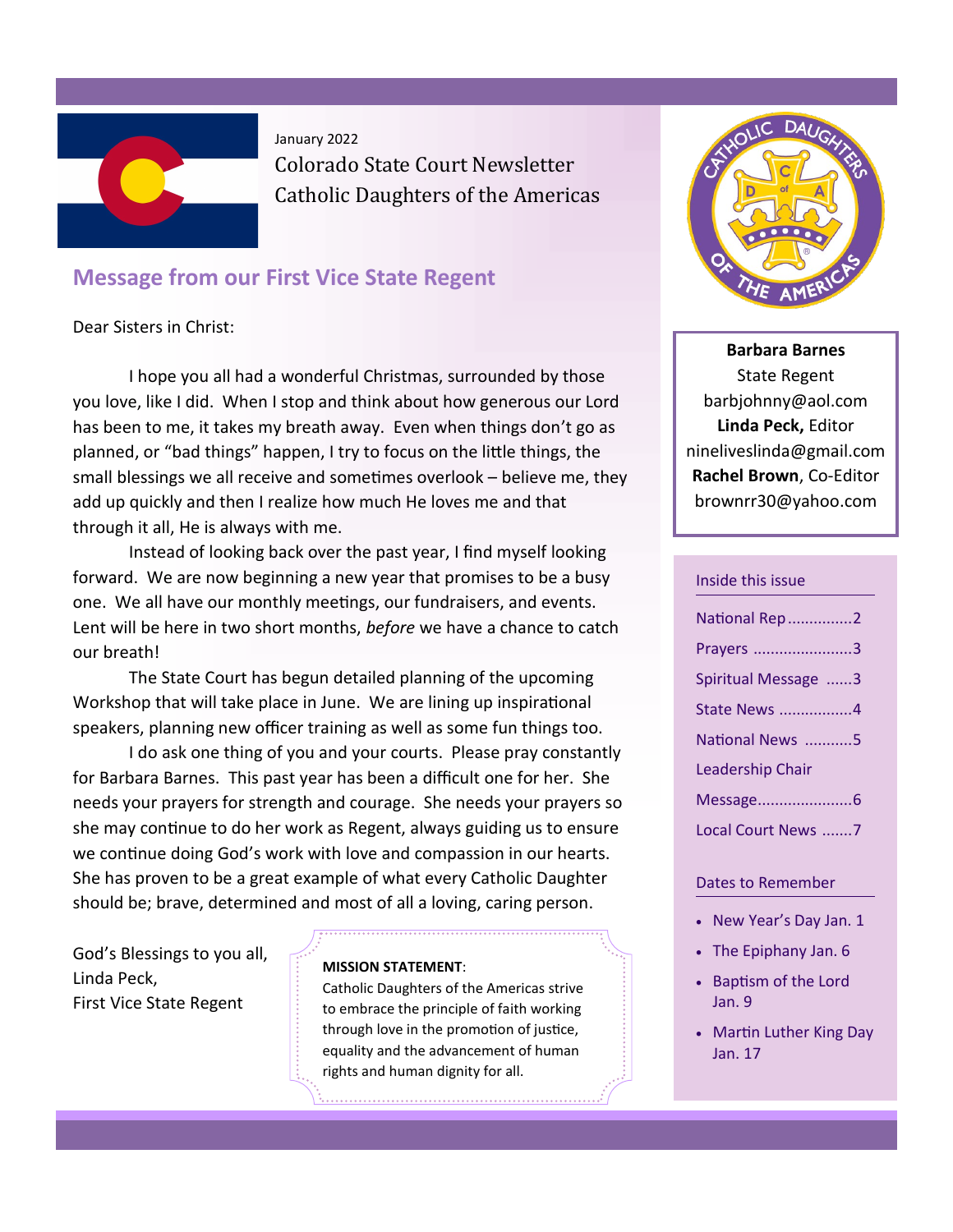

## **Message from our National Representative**

My Dear Sisters in Christ:

In my last letter to you, I talked about the upcoming Advent season and preparing for the coming of Our Savior Jesus Christ. And now in the blink of an eye the memories of another Christmas are behind us. Another year is also behind us, and we have to remember to write 2022 instead of 2021. I remember last year thinking how glad I was that 2020 was over and prayed that the New Year would be the beginning of getting back to some normalcy after our covid year.



Well, here I am thinking how glad I am that 2021 is over and praying that the New Year will bring us more normalcy!! 2021 wasn't quite as bad as 2020 as we were able to start gathering and resume most of our court meetings and activities. It has been such a blessing to be back in our churches even if it is still with precautions and masks. Sometimes we may have wondered where was God through all this pandemic but as we traveled the journey, He was right there walking beside us and when the road got really rough He carried us through it.

As the New Year begins, let us all carry into it the spirt of the Christmas we've just shared and keep it going as we serve the Lord all year long. Let's remember that peaceful face of the new-born Jesus asleep in Mary's arms and see that face in everyone we meet in this new year. Remember that all of us once were a new-born with that peaceful face of innocence in our mother's arms. With Mary as our Heavenly Mother, it would build much peace within us and the world if we stop and look at everyone with that same Mother's love, she looks at us with.

Now as we put the holidays behind and ready to move on with Catholic Daughters, it's time to start thinking about our National Convention in July in Puerto Rico. Your Regent's will be receiving a packet of information about the convention. It will contain all the information you need to begin planning your trip. What a wonderful chance to make new friends and renew friendships with those you haven't seen since our convention 4 years ago. July seems far away but it will be here before we know it, so mark your calendar and make your hotel reservations.

My prayers on New Year's will be for all my CDA sisters and your families that 2022 brings you many blessings of health and happiness. And of course, a little more of that normalcy!

Peace and Joy, Susan Moné

Susan Mone<br>First Vice National Regent We are on the web at: **Catholicdaughterscolorado.org**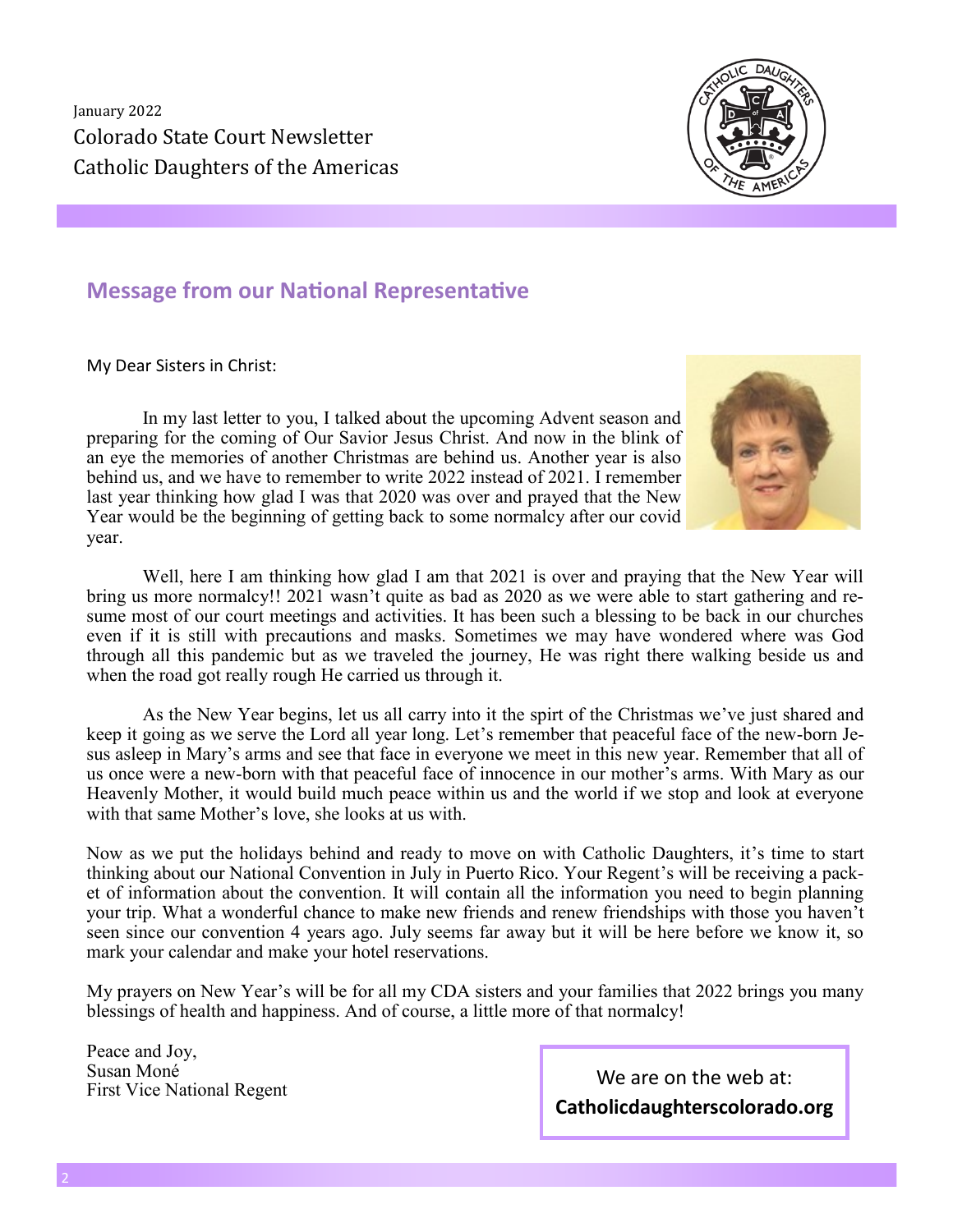

# **Prayers**

#### FOR THE REPOSE OF SOULS:

Carole Stakonis joined Catholic Daughters October 6, 2004 but resigned April 12, 2013 from Court 1794 -- A member for 9 years. Sadly Carole died on October 30, 2021 at the age of 78 in Fort Collins, Colorado.

Edna Escalante died on September 25, 2021. Edna became a member of Court Holy Family #1794 on June 6, 1977 -- a member for 44 years!

The Church encourages the faithful to offer prayers, indulgences, works of penance, and/or almsgiving for these suffering souls who cannot help themselves. For all the Holy Souls in Purgatory, we pray:

#### *Eternal rest grant unto them, O Lord, and may perpetual light shine upon them.*

### FOR HEALTH AND HEALING:

For Barbara Barnes as she continues to battle liver cancer.

### FOR SPECIAL INTENTIONS

For the Church: that we may be like Mary, treasuring God's words and deeds in our hearts and drawing wisdom from them for our daily lives. We pray to the Lord.

For leaders of nations and all who hold public office: that they may lay aside their desires for personal gain and work untiringly to relieve suffering and promote the common good. We pray to the Lord.

For God's blessing in the New Year: that God will free us from the Covid virus, renew the gifts of the Spirit within us, and inspire us with new ways to show God's love and compassion to others. We pray to the Lord.

For a deeper awareness of the Spirit in our lives: that we may know our adoption as children of God and live in freedom and friendship with God. We pray to the Lord.

### Spiritual Message for January

Let's be in unity with God and with each other

So let's strive to live our life intent on doing everything so as to ensure the continued presence of Jesus among us. To be united in his name means to be united in him, in the life that he brings with him, in his will, which is, above all: *"Love one another as I have loved you."* If we do this, if all of us are ready to love one another as he loved us, Jesus will be in our midst. And what better companion could we have in this life which then opens out for everyone into eternity?

> If your court has a member, or the close relative of a member, that has died, or is seriously ill, please email that information to nineliveslinda@gmail.com so that it may be posted.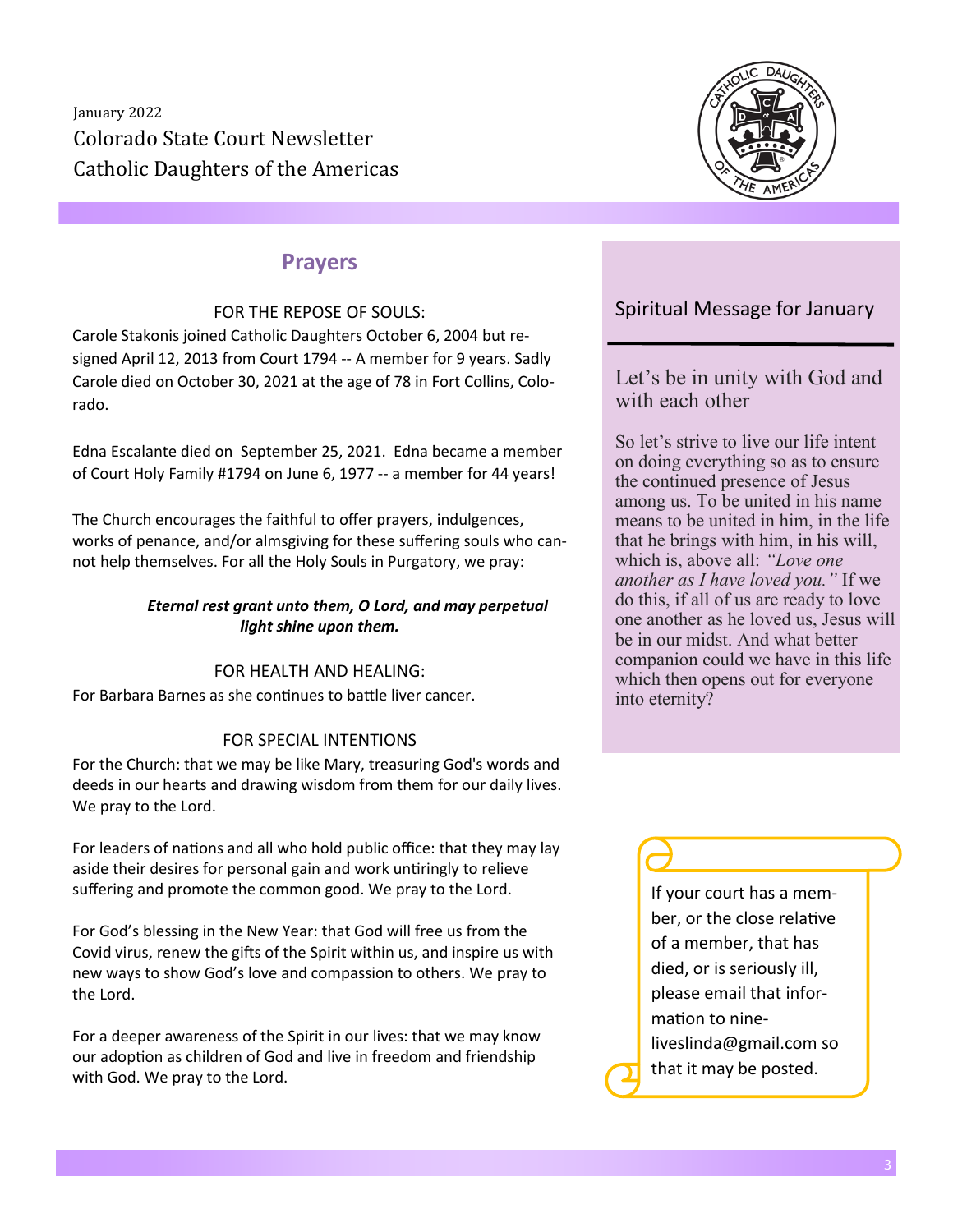

## **State News**

### **50/50 Drawing**

The State's Christmas raffle, took in \$1,612. Fifty percent was paid out to three winners which were as follows:

1st Place was for 25% which was \$403 went to Donna Nicklas, Court St. Teresa #980, Sterling. 2nd Place for \$15% which was \$241.80 went to Mary Benavidez, Court Sangre de Cristo #1810, Alamosa.

3rd Place for \$10% which was \$161.20 went to Randy Keller, husband of Gini Keller, Court Mount of the Holy Cross #941, Fruita.

### **Keep us Informed!**

We would like to ask all court regents to email Linda of any member deaths or death of an active member's immediate family (spouse, parent, etc.). Then this information can be accurately and timely posted in this newsletter so that all Catholic Daughters in Colorado may offer up prayers for the deceased and their families. Linda's email is nineliveslinda@gmail.com. Thank you.

### **Mark you Calendars!**

Please keep in mind the following events! Please consider holding fundraisers to help offset the cost of attendance so that your court may be well represented. What better way to have fun than to have a large group of your court sisters with you!

New Officer Training Workshop - June 24 through 26, 2022, Colorado Springs National Convention - July 20 through 24, 2022, Puerto Rico State Convention - June 9 through 11, 2023, Grand Junction

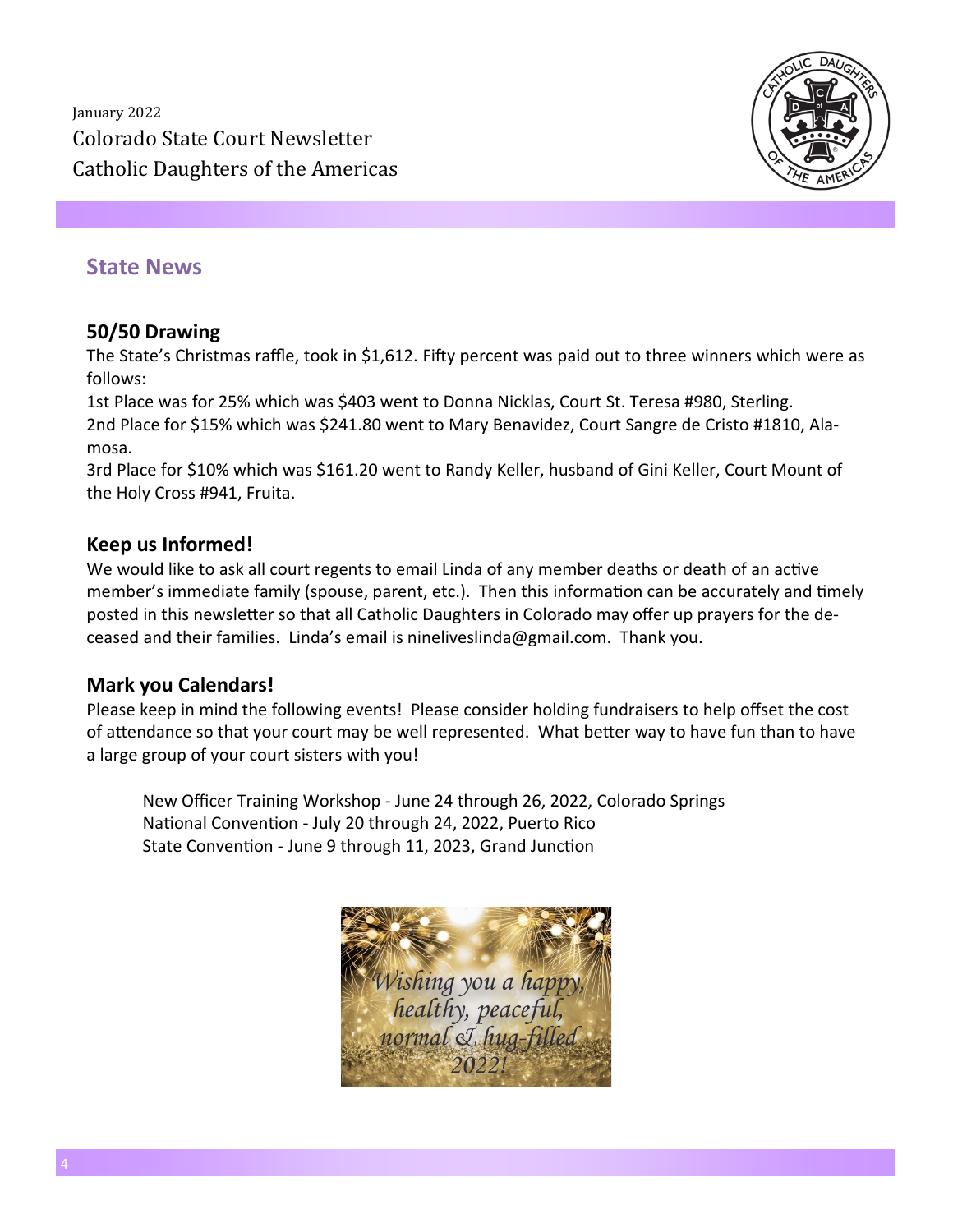

# **National News**

The 59th Biennial National Convention of the Catholic Daughters of the Americas will be held at the Sheraton Hotel and Casino in San Juan, Puerto Rico Convention Dates: Pre-convention Workshops and Concert Tuesday, July 19, 2022. Opening Convention Mass Wednesday, July 20, 2022. Convention Meeting Days Wednesday, Thursday, Friday, & Saturday, July 20-24, 2022 Closing Banquet Saturday, July 23, 2022.

Hotel Location: Sheraton Hotel and Casino, 200 Convention Boulevard San Juan, Puerto Rico 00907

Hotel Reservations: You have two options to secure your hotel room, online or by telephone: Instructions to make your room reservation online:

- Step 1 Go to https://www.marriott.com/reservation/unsuccessfulSell.mi
- Step 2 Select your arrival/departure dates
- Step 3 Select room type
- Step 4 Enter name and payment information

Instructions to make your room reservation by telephone:

- Step 1 Call 1-888-236-2427
- Step 2 Once you reach a live agent, request the Sheraton Hotel and Casino, located at 200 Convention Blvd, Puerto Rico
- Step 3 Identify that you are with a Group ("Catholic Daughters of the Americas 2022 National Conven tion")

Discounted Group Room Rate: \$149.00 USD, per room, per night (Rate is available from July 7, 2022 through Thursday, July 28, 2022)

**Last date to make a room reservation at the Catholic Daughters discounted rate is Thursday, June 14, 2022.**  Important General Information: You DO NOT need a passport to travel to Puerto Rico. Currency used in Puerto Rico is USD. You can learn more about the current Travel Guidelines for Puerto Rico, including information pertaining to COVID and vaccination card/PCR negative test requirements at https:// www.discoverpuertorico.com/ info/travel-guidelines

> *Baptism of Our Lord January 9th*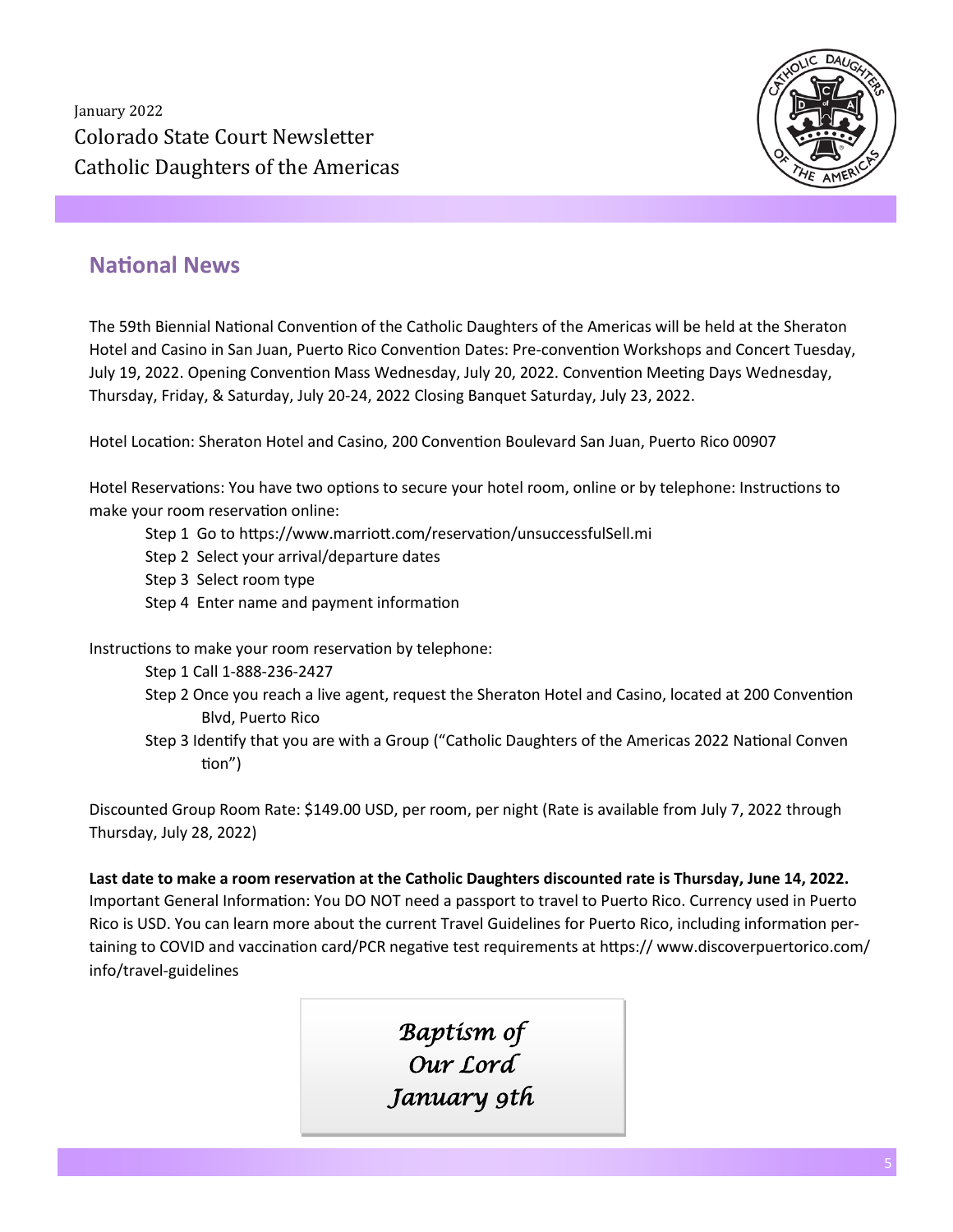

# A Report from the **Leadership Chair By Evelyn Irving**

When we think of the word "leadership", we immediately think of a "who" or a person who serves as a leader. We then are called to think about what makes this person a leader, or more importantly, what makes this person an effective leader. We've all heard the saying that there is a leader in all of us. The challenge then for each of us is to become effective leaders.

One skill that is a must is COMMUNICATION. Some of us are very shy and have a hard time speaking in front of a group, or even on a one-on-one basis. You can still be a good leader by expressing yourself in writing or even on emails – don't let being shy stop you.

Many of us are good "talkers", but when it comes to LISTENING, it is a different story. It's just the times we live in. For example, our minds are racing forward to what is the next thing on the agenda so we are not truly listening. Well, we all know that we learn better when we can touch, feel or see something. One key to improving your listening is to remove yourself from any distractions or at least begin to learn to "ignore" those things that keep you from listening.

To help you listen properly, learn to "listen from the heart." This will lead you to a sense of understanding what the speaker is saying and feeling. Walk a mile in my shoes and you will have a better understanding of what I feel. Listening from the heart is like walking a mile in someone's shoes.

### **Membership**

Ladies, I have been very fortunate to meet so many wonderful, caring and compassionate women since joining the Catholic Daughters in 1998. While I was the State Regent and helping to conduct a State Workshop, I met someone who I cherish as a friend and am so proud of how she has gone from a brand new member of CDA to our current State Regent.

Because of the tragedies that have befallen Barbara – fighting cancer herself and losing her beloved husband to Covid – I have witnessed so many Catholic Daughters come together in prayer and love and compassion. While speaking to Barbara this week, I realized that sadly, her situation is a perfect Membership tool – have you ever seen more prayers, love, compassion, and sisterhood in any other organization? When you show prospective members what a beautiful family they would be joining by becoming a member of the Catholic Daughters, who would not want to become a member?

Evelyn Irving, Membership Chairman for Court Holy Family #1794